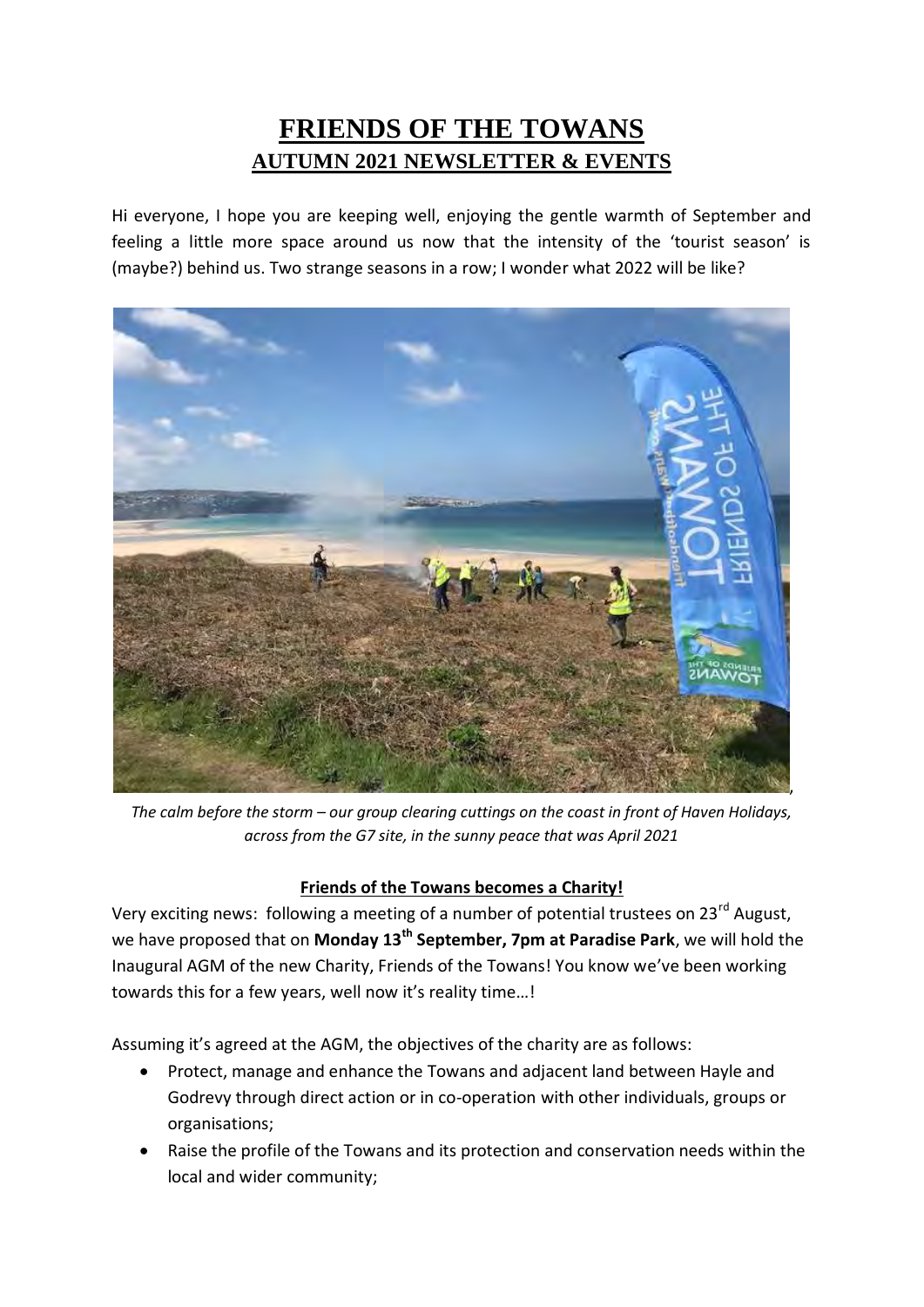- Assist in the monitoring and recording of flora, fauna and heritage within the area;
- Deepen understanding, through education and training, of the Towans its plants, wildlife and history;
- Propose, conduct and support research into all aspects of the Towans;
- Oppose activities harmful to the natural environment or heritage of the Towans;
- Maintain and support a group of volunteers to assist in meeting these objectives.

We are only at this point due to your support, commitment and hard work over the last few years, for which I wholeheartedly say 'THANK YOU'!

Given how much pressure we are seeing along our coasts now, it's really important that community groups like ours are in place to do what we can to look after our little but IMPORTANT patch of Cornwall, so it feels very timely to be creating this official charity right now, and to seek to develop wider support as time goes on.

We need to build on the great momentum we've developed since 2015. I think that much more can be achieved through raising the Towans' profile even further. Crucially, Covid seems to have given many people a greater awareness of the health and well-being values of nature – some people perhaps for the first time; we need to harness this and be available to provide opportunities to meet this realisation and demand locally.

We are likely to suggest that all volunteers become *members* of the charity*.* This means two things: firstly, you can have a vote on various proposals at special or annual meetings, and secondly, it enables us to state within funding bids etc how many members support our aims. This will give us more influence as time goes on and the membership grows. It will also enable people who aren't able to carry out the physical work to still support our work.

Regarding the AGM, it would be lovely to see as many of you there as possible. It'll probably only be for an hour or so. If you CAN'T make it, please could you send me a message, so we can record these as 'apologies' and so start to gather data on our membership numbers – thanks. I promise nobody will be voted into committee roles in their absence…!

Many of you have enlisted friends into our group recently, which is brilliant. Please carry on, and also promote our website too: [www.friendsofthetowans.org.uk](http://www.friendsofthetowans.org.uk/)

### **Other news**

1. The Thomas family, who own Godrevy Warren, also own the lovely old thatched **Methodist Chapel in Gwithian**. They are renovating this in order for it to be utilised more widely by community groups. We hope to be able to use it as a base for some of our activities in the Gwithian area – pop in and have a look if you're passing.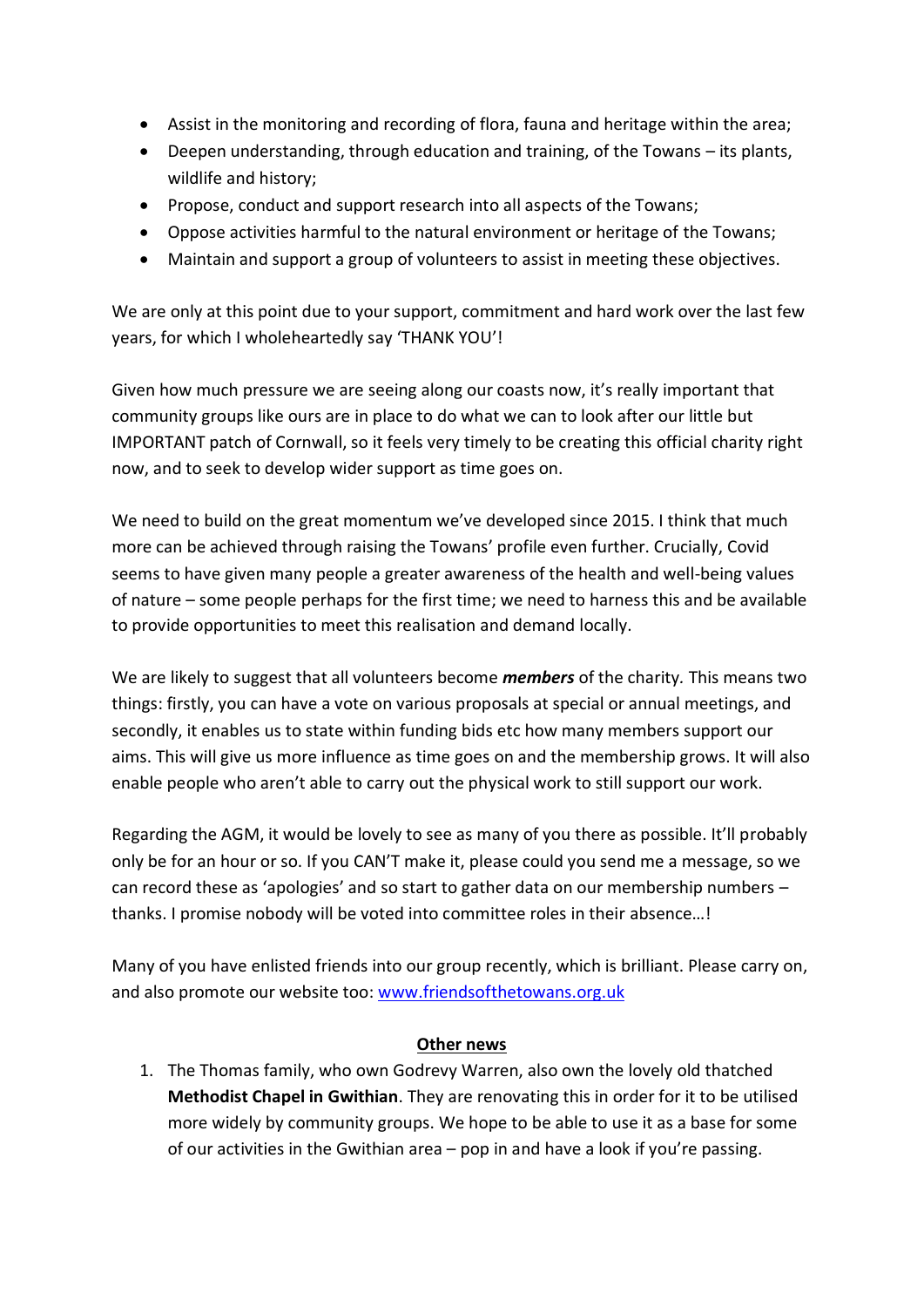- 2. **New Towans owners**. Several parts of the Towans have changed ownership, or have new management this year. We will do all we can to develop a positive relationship, and encourage practical conservation action with these new owners. The new owners of Gwithian Towans have expressed their desire to work with us and will be developing some plans to discuss over the next few months.
- 3. I want to make a real push this autumn to **foster more links with local schools,** primary and secondary. This has always been a struggle on my previous one day/week, so while we've got the extra capacity with Andy, from the Dynamic Dunescapes project, we need to give this a bigger push. I'd love to think that in a few years' time, many of them were regularly using the amazing outdoor classroom of the Towans for many different lessons. So, if you have any contacts with a school that I could follow up, please let me know – introductions are often the key.

### **PRACTICAL CONSERVATION SESSIONS Sept-Nov 2021**

All events **start at 10am and run until about 2pm.** I will bring tools, gloves and biscuits of varying quality…, but please could you bring your own drinks and lunch and appropriate clothing and footwear suitable for working in the exposed Towans' environment. *For insurance reasons, groups must not exceed 15 people, so it is essential that you contact me in advance to book a place.* [martinrule@talktalk.net;](mailto:martinrule@talktalk.net) mobile - 07854 123 877

### **Gwithian Green Local Nature Reserve Thurs 9th Sept**

A nice bit of habitat creation – we'll be transplanting native dune plants from St Gothian Reserve across the road into the old Cornish hedge we cleared of weeds last spring. Meet in car park just north of Gwithian Church at SW587/413.

### Upton Towans Nature Reserve Tues 14<sup>th</sup> Sept

Working with a team from Cornwall Wildlife Trust, we'll be removing some of the encroaching privet and brambles from dune grassland areas. We'll also probably have our first bonfire of the season!

Meet at Upton Towans main CWT reserve entrance, near the tall chimney SW 579/397

## **Lethlean Towans Thur 16th & Tues 21st Sept**

Some lovely grassy clearings require our help to cut back the approaching bushes, including non-native cotoneaster and sea buckthorn – possibly some berries to crop first! Meet on private road to Beachside Leisure SW 566/388, which is alongside the work site.

**Godrevy Warren 28th & 30th Sept, 5th & 7th October**